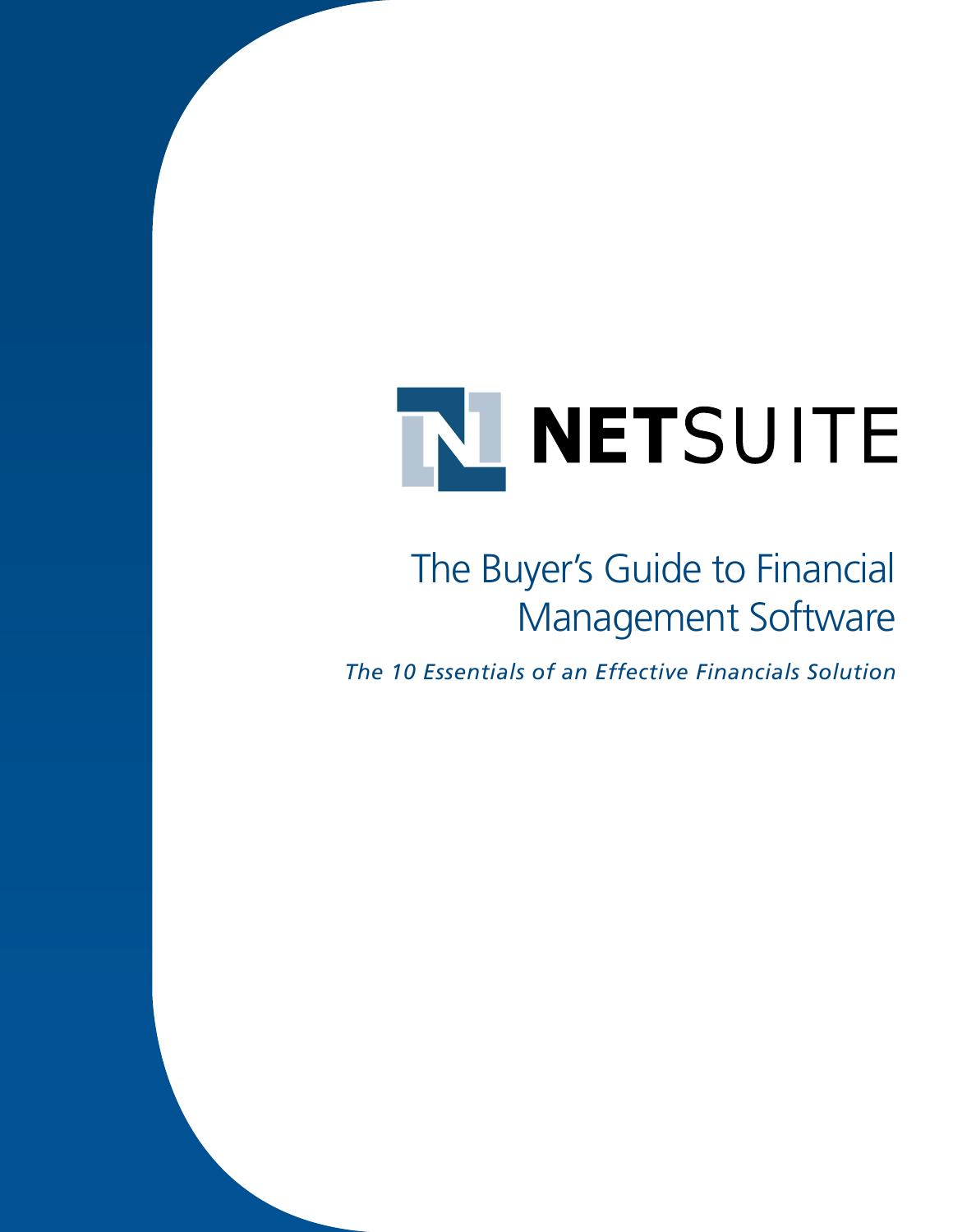# N NETSUITE

### **Table of Contents**

| 1. Core Financial Management Capabilities 4                    |
|----------------------------------------------------------------|
|                                                                |
| Recurring Revenue and Revenue Recognition Management 4         |
|                                                                |
|                                                                |
| 2. Integrated Inventory Management, Fulfilment and Shipping  6 |
| 3. Low Total Cost of Ownership and Superior Ease of Use  7     |
|                                                                |
|                                                                |
|                                                                |
|                                                                |
| 8. Multi-Company and Global Business Management  10            |
| 9. Adaptability to Specific Business Models  11                |
| 10. Project Accounting and Contracts Management  11            |
|                                                                |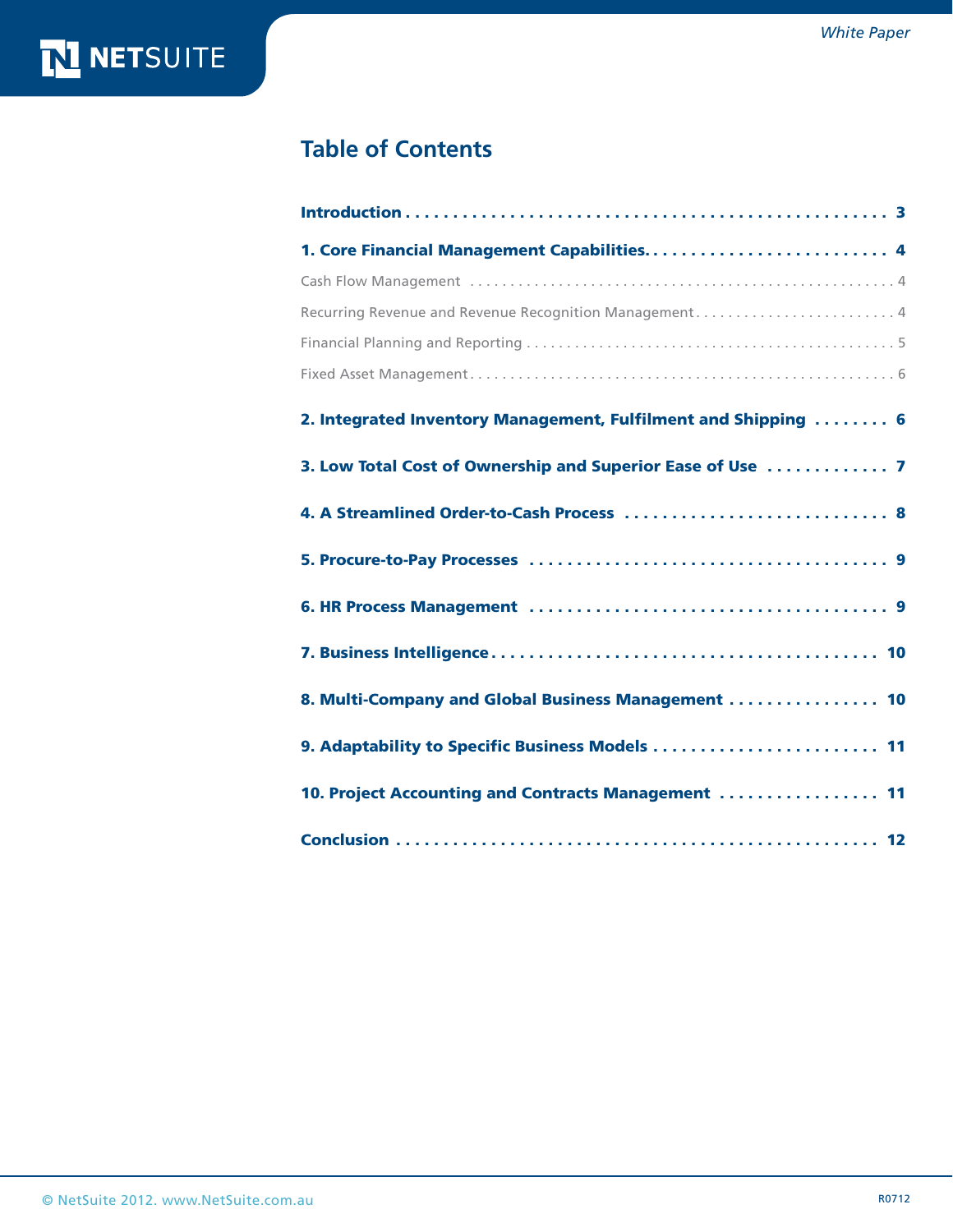### **Introduction**

Managing your company's financials is the backbone of your business and is vital to the long-term health and viability of your company. Yet attention to your bottom line often takes a back seat during times of increasing revenues and growth. To continue applying the necessary financial rigour to support rapid growth, the accounting department needs the right tools to most efficiently do their job. Without tools to handle the business and regulatory requirements of a high-growth company, accounting staff wastes time on manual and duplicative work while closing the books every month and you may end up hiring extra temporary staff to perform this work.

When spreadsheets and workarounds become the norm for your finance department, you know it's time to upgrade your financial management solution. Your financial close times and audit preparations take too many weeks to complete and sales that occur on the last day of the quarter often do not get entered into the system, thereby not getting recognised as revenue on time. Critical financial processes such as handling financial consolidation, multi-state and country taxation, and reporting based on multiple currencies become a huge productivity drag on your entire department and are plagued with errors.

Add on regulatory requirements such as revenue recognition and constantly changing accounting standards across countries you're operating in and the pressures get compounded.

If any of these scenarios sound familiar, it's time to take a hard look at how your existing business systems may be hurting your bottom line. This white paper outlines the 10 essentials of a complete financial management system and how the right solution can help you keep up with the rapidly changing business world.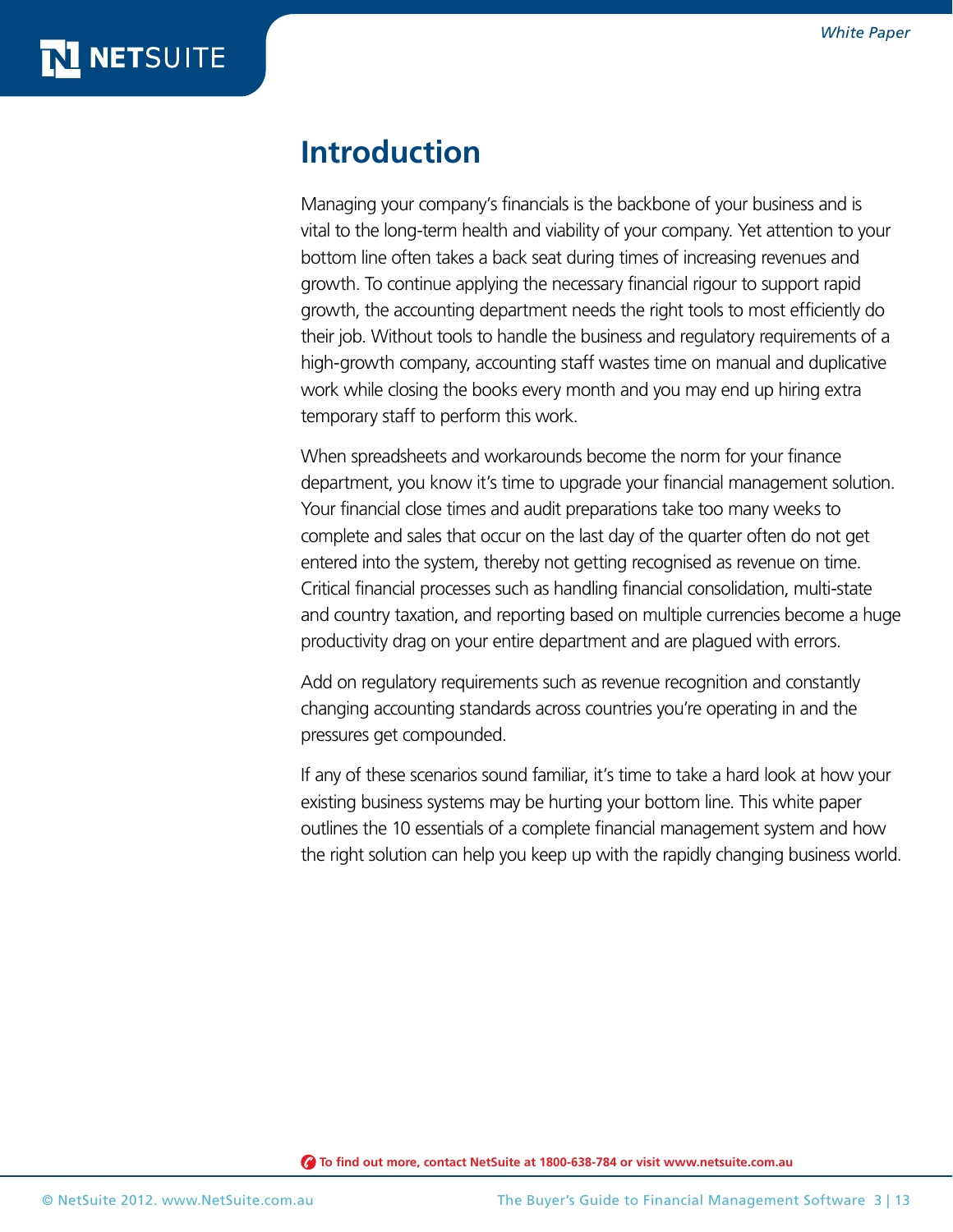### <span id="page-3-0"></span>**1. Core Financial Management Capabilities**

#### **Accounting Functionality**

Every financial management system needs to have basic accounting functions such as general ledger, accounts receivable and accounts payable, with an audit trail built in. Beyond basic accounting functionality, your financial management system must be extensible to accommodate future growth while simultaneously allowing you to keep an eye on the bottom line. For example, Atlassian, a software company, was able to grow more than 200% since implementing NetSuite's cloud financial management system, with minimal help from outside consultants.

If your company is expanding rapidly, you need your financial management system to allow a virtually unlimited amount of general ledger accounts and sub-accounts to be provisioned. It must allow you to define your own accounting periods and let you close individual components separately to match the needs of any new subsidiaries and international divisions that you may introduce. And finally, it must have predefined charts of accounts for a wide range of industries to help with quicker deployment. Without these essential accounting functions, it becomes very hard for your finance staff to monitor the multitude of cost centres within your company and ensure that you are operating within your set budget. For instance, Kitchenware Direct, an online retailer, was able to grow sales 917% in four years to become Australia's largest pure play kitchenware retailer, while saving approximately \$100,000 in direct labour costs with reductions in manual data processing.

#### **Cash Flow Management**

One of the most important weapons to managing your financial health is your ability to monitor your cash flow carefully on a regular basis. When your company is growing rapidly, you may face unexpected costs for permits, licences, raw materials, equipment, extended contract work, and vendor agreements to name a few. These investments often require large upfront payments and smart financial planning to keep cash flow positive. If there isn't enough cash on hand to meet any one of these obligations, it could result in repercussions for your company, threaten its growth and even expose it to legal liabilities.

To avoid these potential pitfalls, it is vital that your cash inflows keep pace with your cash outflows. Your financial management system should allow you to perform cash flow analysis to examine the components of your business that affect cash flow, such as accounts receivable, inventory, accounts payable and credit terms, to name a few. By performing cash flow analysis on these individual components, you'll be able to more easily identify cash flow problems and opportunities for improvement.

Real-time visibility is important in making timely informed decisions. When information can be accessed instantly from almost anywhere, without wasting resources on data extraction and tying data from different sources together, employees can make more accurate, faster decisions. By having greater real-time visibility into your cash flows through detailed dashboards and key performance indicators (KPIs), you'll be alerted to discrepancies and "red flag" situations a lot more rapidly.

#### **Recurring Revenue and Revenue Recognition Management**

Running a business with a predictable revenue stream is difficult when you're in nascent stages of growth because there are so many uncertainties related to new customer acquisition. But once you establish a stable customer base, you need to focus efforts on extracting ongoing revenues from these customers and increasing your customers' value to power your next stage of growth. Close coordination between finance, sales, and service is necessary to identify recurring revenue streams, and define the periods of chargeability for services rendered and when revenue can be recognised on your company's balance sheets. Your financial management system needs to be able to handle and report on these varieties of recurring revenue scenarios.

When identifying potential recurring revenue streams, it is imperative to know your company's "cost to serve." Your financial management system should be able to accurately model different

 **To find out more, contact NetSuite at 1800-638-784 or visit www.netsuite.com.au**

No one at Atlassian has to maintain NetSuite... and it has allowed us to build a stable and reliable financial platform to support the company through its dramatic growth.

—Atlassian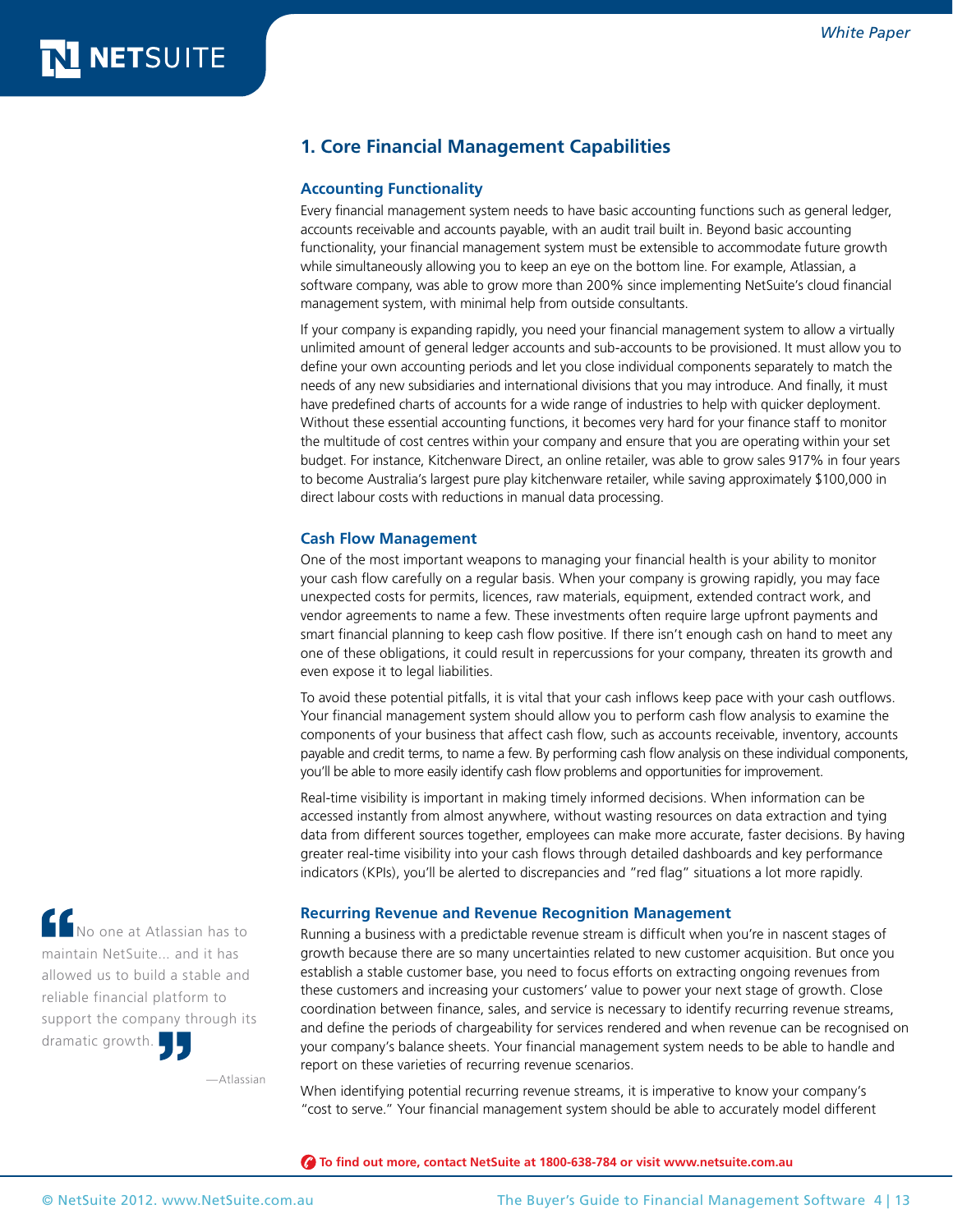chargeability scenarios and get a handle on direct and indirect customer costs—acquisition costs, service costs and product delivery costs, as well as which customer segments drive margin and which do not. The old adage that 20% of your customers generate 80% of your profits is particularly important with recurring revenue, because the remaining 80% of break-even or marginally lossmaking customers may be costing you year after year unless you smooth out profitability across your customer base.

It is also important to have good revenue recognition processes in place. Your billing infrastructure needs to be able to handle multiple pricing schemes for different customers. You may be managing different payment terms, whether monthly, quarterly or annually, and may be billing customers in advance, in arrears, or prorating them on partial months. Using spreadsheets can quickly get out of hand, and different or one-off billing arrangements can throw things off and result in billing errors. A financial management system with robust billing capabilities ensures that you are able to manage your subscription based billing plans easily and accurately. It can even turn billing into a competitive differentiator by allowing your customers to change their billing plans and payment options, thus improving customer satisfaction and lowering attrition.

Your financial management system should also help you comply with the revenue recognition requirements in the country you operate in. For most, the financial system should support International Financial Reporting Standards or IFRS, especially as more and more countries' reporting standards converge with IFRS, or adopt it in its entirety completely. Of special consideration are proposals to converge IFRS with US GAAP, especially in areas related to the proper recognition of revenue around complex scenarios—such as multi-element arrangements which are popular in the services and software industries. These proposals can potentially replace existing International Accounting Standards, specifically IAS 18 or their local equivalent (for example in Australia, IAS 18 has been adopted with some modifications as AASB 118; in Singapore IAS 18 has been adopted as FRS 18). These changes can also replace other revenue recognition-related standards such as IAS 11, IFRIC 13, 15, and 18. If or when this happens, your financial management system should be flexible enough to adjust, especially if they bring with them a new set of complicated calculations that your finance staff must perform.

These proposed changes to revenue recognition rules require a financial management system that incorporates support for flexible revenue recognition, to ensure that your staff won't have to depend on multiple spreadsheets and error-prone manual processes just to comply. Such a system can also help you gain clear visibility into all aspects of the revenue recognition process, so that you are positioned to manage and recognise different types of revenue such as time-based, percentage of completion and event-based, among others.

#### **Financial Planning and Reporting**

To accurately plan and forecast future costs for various initiatives, your financial management system should give you deep visibility into the current state of your company's operations so that you can identify problem areas.

Financial planning involves pulling together data from several departments within your company to gain a comprehensive view of your operations, and then modelling several "what-if" scenarios to assess the impact of different cost structures. Without a financial management system that allows you to easily perform these functions, your finance team will end up wasting time consolidating data from various systems instead of performing strategic analysis.

Financial reporting for compliance purposes is extremely important in today's highly regulated and constantly changing environment. Statutory and regulatory requirements such as the adoption of IFRS (or slightly modified versions of it) worldwide, along with other country-specific tax or financial reporting rules (such as the United State's Sarbanes-Oxley Act, which adds additional requirements to the disclosures and reports made by US public companies, including their international subsidiaries), must be adhered to strictly. In this kind of environment, it is very important that your monthly

—CHOICE

 **To find out more, contact NetSuite at 1800-638-784 or visit www.netsuite.com.au**

is performing.

**As a traditional magazine** publisher, we needed to move into the digital age quickly or risk losing our subscribers to the swarm of free review sites easily accessible on the web. NetSuite has given us real-time visibility of our customers and our financials, which helps mitigate risk for a publishing company. We can now easily get an in-depth view of our data to see how our business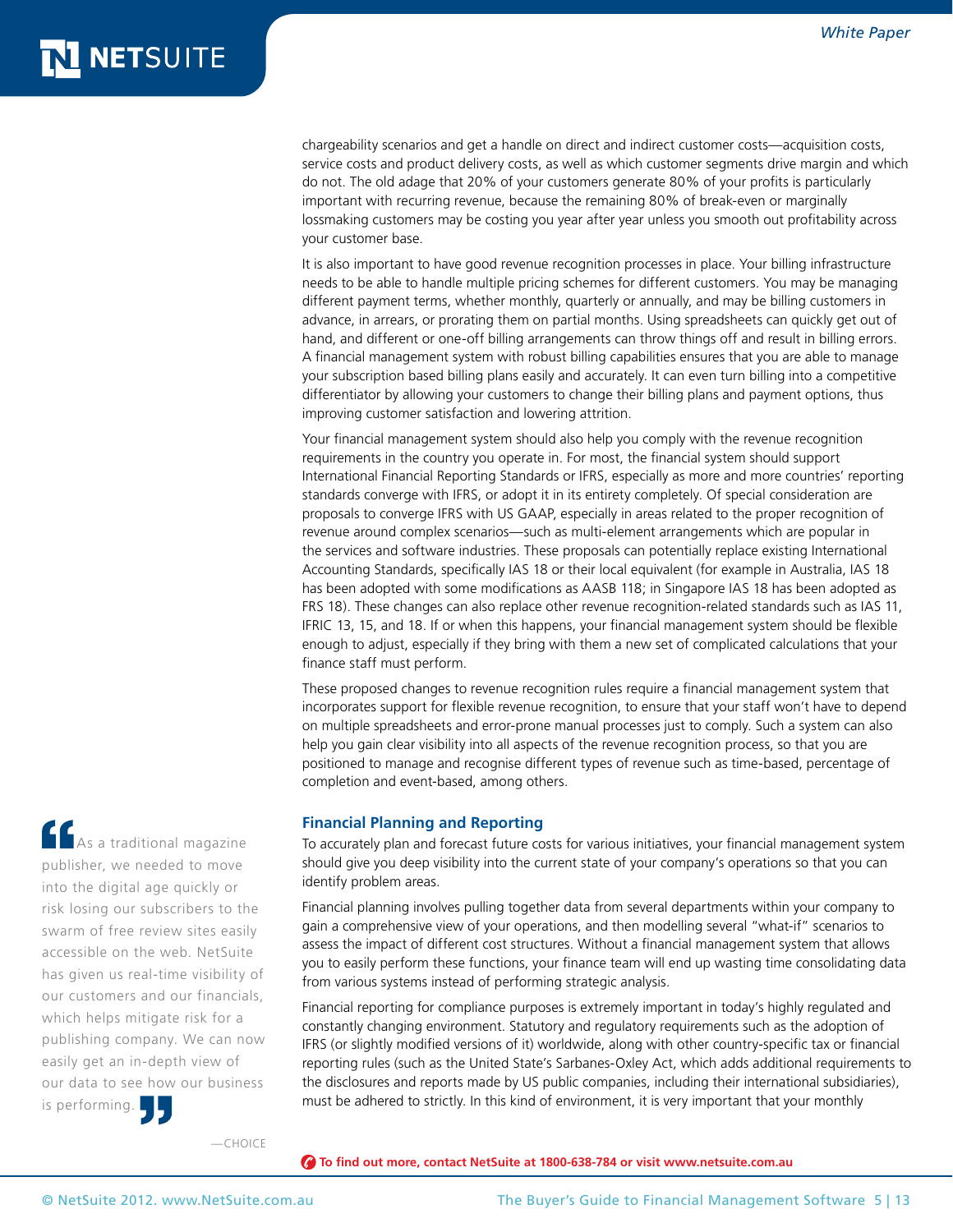reports, performance reporting and financial close be impeccable, in case you are ever audited. This is a major reason why it takes so long for many companies to close out every quarter. A financial management system that can withstand regulatory scrutiny, accelerate financial close and produce key financial reports on demand offers a tremendous competitive advantage.

A robust system should also allow your finance staff to drill through from data entry sheets or budget reports directly into underlying transactions, providing deep and unparalleled insight into your business. It would also allow your team to monitor any financial measures according to their role—whether controller, finance manager or analyst—through customisable dashboards and KPIs.

When it comes to financial planning, your budgeting and forecasting functionalities rank at the top of the list, especially because of their focal role in controlling costs. Your financial management system needs to enable multidimensional data collection and automate the consolidation of plans so that you can clearly look into the costs for personnel, sales, capital equipment and more. Automation also improves accuracy and reduces errors by eliminating broken links and formulas.

A key best practice within financial planning is to compare actual data with plan data. With spreadsheet-based planning, integrating actual data into budgets, forecasts or what-if scenarios is cumbersome, and subsequent variance analysis is nearly impossible. Financial management systems with best-in-class budgeting and forecasting capabilities seamlessly integrate year-to-date actuals with future expectations and allow you to perform variance analyses to compare actual results against budgets.

#### **Fixed Asset Management**

As your company grows, you may acquire a variety of fixed assets such as equipment, land and buildings. You need to be able to maintain and control the complete asset lifecycle of all your fixed assets, from creation to depreciation, revaluation and retirement, so that you can get a better view of how this affects your bottom line. Accordingly, a financial management system must have detailed asset management functionality and support multiple depreciation calculation types. It needs to handle both depreciating and non-depreciating assets, maintenance schedules and insurance. It must also tightly weave your asset acquisition process into your accounting processes to help ensure that no equipment slips through the cracks.

There are several methods of depreciation and each method has a different set of advantages and disadvantages. Your financial management system should allow you to use any of the standard depreciation methods including straight line, fixed declining, sum of years' digits, asset usage and even your own user-defined depreciation methods.

Strong management of your fixed assets can help you benefit from tax deductions related to the depreciation of your assets. These deductions only serve to help shore up your cash flows so that you can reinvest the proceeds into your business and grow further.

### **2. Integrated Inventory Management, Fulfilment and Shipping**

A major component of cost control is ensuring that inventories are replenished at the appropriate times. When you have more inventories on hand than required, it increases your cost of goods sold (COGS), which in turn hits the profit margins of your company's various product lines. To manage each product's margins with a clear view into inventory costs, turn rates and inventory profitability, a good financial management system will incorporate strong inventory management controls and provide you with complete real-time visibility into demand, supply, costs and fulfilment trends.

Key capabilities of inventory management include bin and lot management, landed cost, demand based replenishment, customer and volume pricing, and multi-location inventory. Keeping track of performance around these areas will enable your company to gain control over inventory replenishment and ensure that you have enough product on hand to fill anticipated orders, while keeping excess stock and related costs to a minimum. In this manner, you can slash inventory costs by tightening control of stock levels while increasing operational efficiencies. Kitchenware Direct saved

 **To find out more, contact NetSuite at 1800-638-784 or visit www.netsuite.com.au**

**T** We were growing so fast that we needed an integrated solution and NetSuite was the only ERP system in the Australian market that could integrate all the different functions we needed and give us a seamless process from order completion to dispatch. We definitely made the right decision to go with NetSuite.

— Kitchenware Direct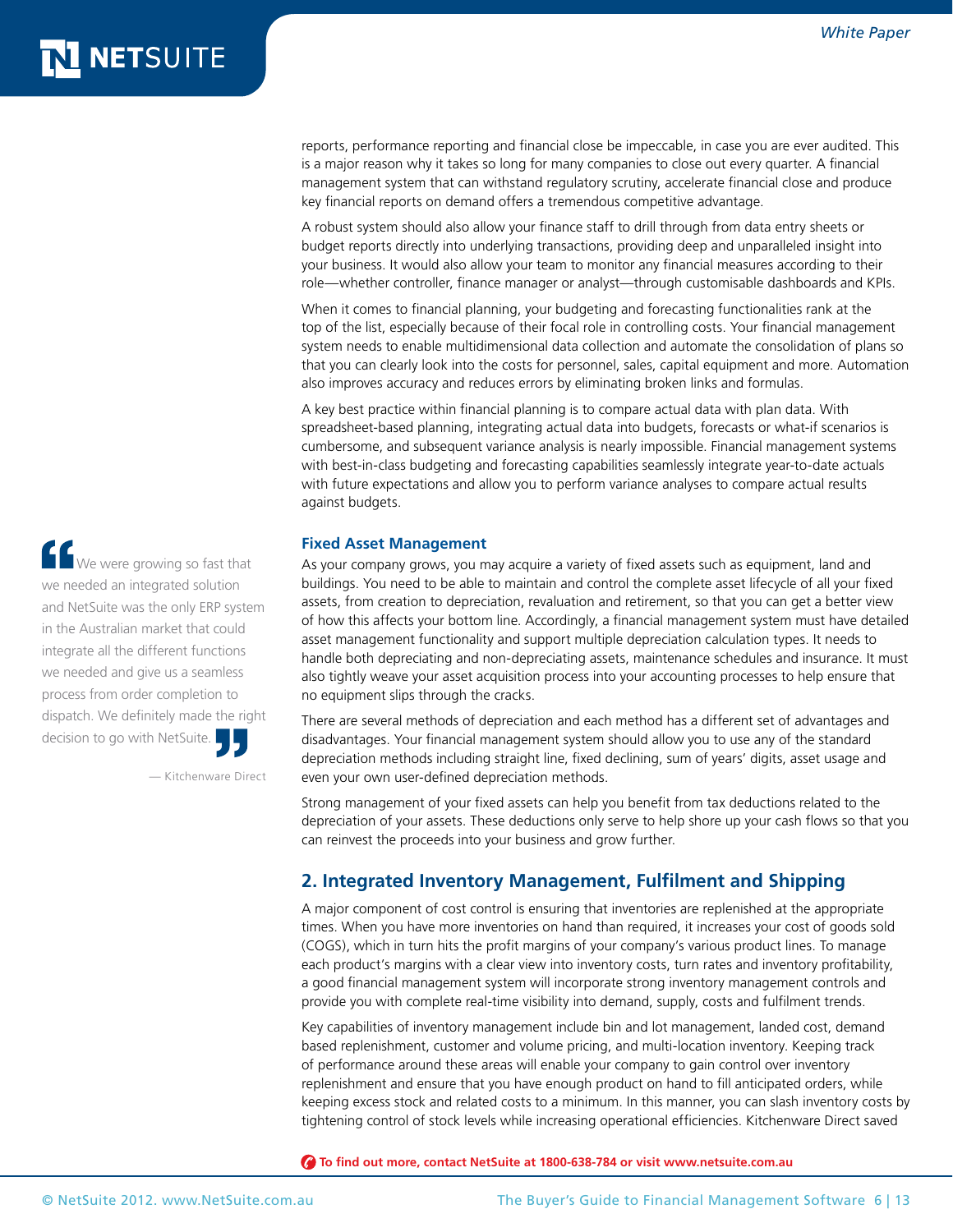\$150,000 annually by using a financial management system with integrated ecommerce, inventory, order management and CRM capabilities while simultaneously tripling its sales in its first 12 months with NetSuite. Kitchenware Direct also gained full visibility of 6,000 different stock-keeping units, so the company can dispatch most orders within 24 hours while also reducing the error rate on order fulfilment from 2% to 0.2%.

Strong inventory management capabilities also enable you to track the specific cost for each lot as products are bought and sold. As a result, your company gains pricing flexibility by being able to assign different prices to different types of customers and sales channels, such as wholesale, retail or online sales. This strategy helps you increase your customer footprint and extract maximum value, while at the same time controlling your costs. Furthermore, integration with your back-office accounting system allows your finance staff to calculate demand plans leveraging historical data and model how expected sales and purchase orders affect future inventory levels.

While having detailed inventory management functionality certainly helps you maintain stringent controls over your margins, it can add even more value when integrated with fulfilment and shipping. With integrated inventory, order and fulfilment management, and shipping, you can eliminate manual re-entry, order processing errors, and the costs of reconciling shipping information. In fact, according to independent analyst firm Nucleus Research, companies typically save as much as 35% on annual shipping costs with a single, integrated back-office system for inventory and fulfilment. You can also reduce fulfilment errors by electronically routing orders to suppliers for drop shipping and improve your returns process with integration between order management and return merchandise authorisation.

### **3. Low Total Cost of Ownership and Superior Ease of Use**

A typical finance team has to contend with several applications ranging from accounting to financial planning, business intelligence, inventory management and front-office systems like order management, CRM and ecommerce. Your IT department has to spend valuable time to plan, deploy, manage, integrate, and maintain these multiple applications. Capital-intensive hardware infrastructure, servers and software licences, combined with expensive time-consuming upgrades, drive up your operating expenses—and those costs can get out of control the faster quickly you grow. Furthermore, your finance staff may be dispersed in multiple locations, and may have to deal with a cumbersome and slow VPN client to access your financial systems.

Your core business management system should not only perform essential finance functions but also minimise overhead and help manage costs. Selecting a cloud-based financial management system is a sure-fire way to reduce the TCO (Total Cost of Ownership) of your solution. It is only through a cloud-based financial management solution that your staff can easily access data in real-time, without having to rely on IT. This type of solution is managed and operated by a provider and all of your transactional and customer data is housed at the provider's data centre together with the hardware and software infrastructure to run it.

This kind of financial management system is called multi-tenant, which means that the provider is able to achieve economies of scale by running the application for thousands of customers across a shared infrastructure, with cost efficiencies that are impossible to achieve for an individual department to realise on its own. The result is that a cloud-based multi-tenant financials application can be more than 50% cheaper to run than its on-premise alternative. For example, The Chefs Toolbox, a wholesale/distribution company, saved over \$100,000 in server hardware plus ongoing IT headcount by switching to NetSuite. Another company, StatSeeker, a network-management software firm, is saving \$200,000 yearly over the costs of ongoing internal development, and saved \$300,000 over the cost of installing and maintaining a comparable SAP on-premise system. In a recent Institute of Management Accountants (IMA) survey, respondents cited lower TCO as the number one benefit of moving to the cloud, followed by anytime, anywhere access. A study by Hurwitz & Associates

 **To find out more, contact NetSuite at 1800-638-784 or visit www.netsuite.com.au**

We quickly realised just how deep NetSuite's functionality is, and how much we would benefit from the cloud-based delivery. NetSuite is powerful enough for us to enhance, refine, and grow with it.

— The Chefs Toolbox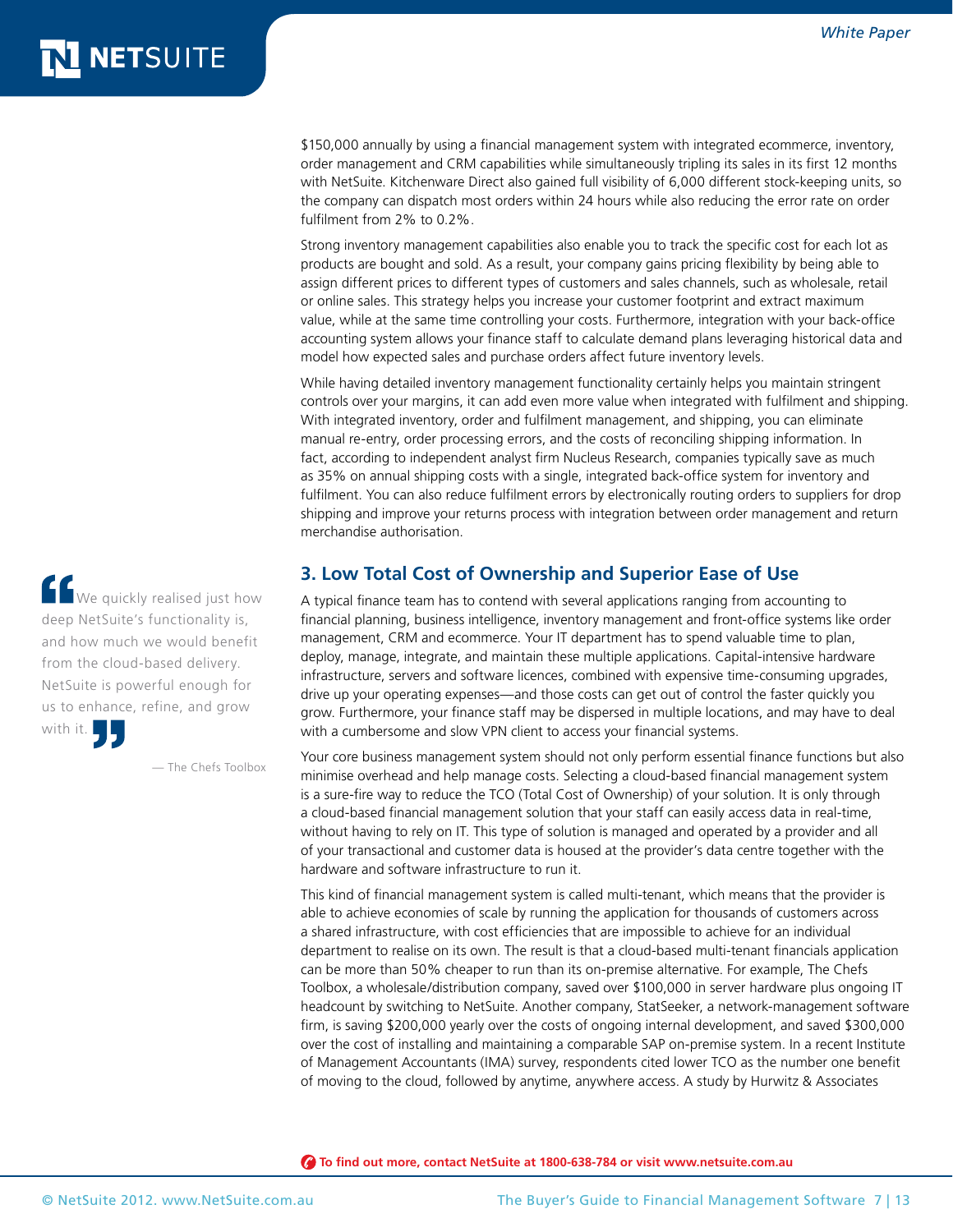We needed an enterprisewide solution so we could scale our business without adding headcount, and NetSuite is a great fit. My job has gone from managing multiple versions of nonintegrated applications to where, within 10 minutes of waking up in the morning, I know the complete status of the business.

— StatSeeker

backs up this assertion–Hurwitz found that a cloud business system will achieve TCO savings from 35 to 55% over on-premise ERP applications.



#### *Figure 1: Benefits of moving to the Cloud*

An added benefit of a cloud-based financial management system is that there is a single version of the application. This means that your finance department receives automated upgrades and functionality (such as support for the latest accounting and regulatory changes) without requiring they undertake a time-consuming and painful patching and upgrade process. It also means that customisations you make to your system carry over seamlessly during automatic upgrades, and IT does not have to be burdened with reimplementing customisations. The result is a seamless upgrade process taken care of by your vendor, such that your finance department will always be running on the latest software and hardware.

With a cloud-based financial management system, your employees have anytime, anywhere access to their systems through a web browser. This enables your finance staff to always have access to critical information such as cash on hand, cash flows, liabilities, debts, profit margins and more.

### **4. A Streamlined Order-to-Cash Process**

One key to maintaining control over your bottom line is ensuring that your core business processes can scale efficiently as you continue growing. Without doing so, you can compromise your ability to increase profits as your revenues grow. As businesses grow rapidly, the order-to-cash process is one of the first areas to expose these growing pains and an inefficient, manual order-to-cash process can be expensive and cause major revenue recognition and customer service issues.

When sales reps convert a lead into a customer and place an order, that information typically needs to be transferred to other databases to process the order, manage fulfilment, update the accounting information, populate customer records and calculate and pay commissions. Without efficient orderto-cash systems, you may not be able to capture this information in your accounting systems in time for the close of the quarter, resulting in inaccurate reporting, decreased revenue results and unhappy sales reps because of delayed commission pay-outs. Furthermore, hours of employee time are wasted retyping data from one system to another, and costs only rise as more staff and contractors must be hired and paid overtime to handle order processing demands.

 **To find out more, contact NetSuite at 1800-638-784 or visit www.netsuite.com.au**

We wanted to be able to grow the business, but it was taking one full-time person to handle orders now we can handle all the orders we get, and it's all automatic. All information is held centrally, our business processes are simplified and we've got a smooth path to nearinfinite growth.

— WineMarket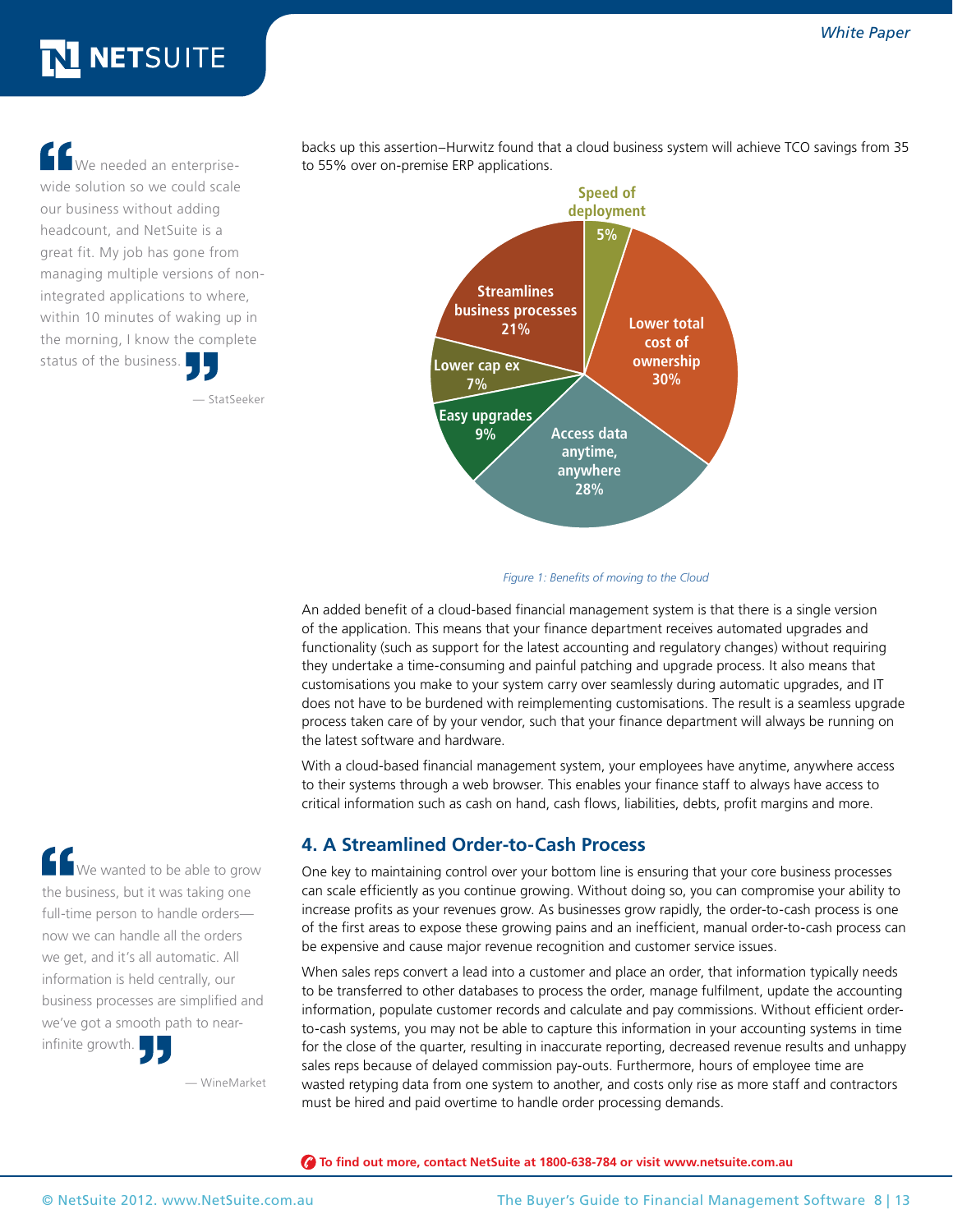Once an order has been placed into the order management system, you need to ensure that customers provide payment in time and that your days sales outstanding (DSO) number doesn't get to a point where it results in order cancellations or customer dissatisfaction. A system that integrates front- and back-office processes and includes built-in order management allows your business to reduce unnecessary paperwork and costs by enabling personnel to turn closed opportunities into orders with just a few clicks of the mouse. It also provides your finance and executive team with far more accurate and timely insight in to business performance.

By streamlining and accelerating the order-to-cash process, your business can benefit from improved cash flows, the way WineMarket, an online retailer, did. Using NetSuite, WineMarket's automated order processing is now handling a 650% increase in orders without requiring manual intervention. Another company, BearingPoint, an IT consulting company, now processes monthly invoices in 4 days rather than 2 weeks, and DSO (Days Sales Outstanding) has been cut by 30% without adding administrative headcount.

### **5. Procure-to-Pay Processes**

All businesses need to purchase services and equipment. Without strict purchasing and approval processes, you run the risk of employees engaging in maverick spending that can hurt your bottom line. A financial management system that handles the complete procure-to-pay process gives you visibility into all areas of spending to quickly identify and rectify any out-of-control costs and find opportunities for savings. You can also create a complete purchasing audit trail that ensures accountability.

Another benefit of a streamlined procure-to-pay process is time savings and the elimination of errors through automation of the entire process through purchasing, receiving and account payables. When your finance employees can track the status of purchase requisitions and orders through self-service functionality that eliminates paper-based forms and associated errors, it frees your staff to focus on activities that help grow the business while trimming the bottom line.

A further benefit of automation is that new purchase orders are automatically generated once re-order points have been reached for a certain good or raw material. Instead of having to pull staff off projects to look up previously completed purchase orders and order quantities, and generate another purchase order, purchase orders can be automatically triggered by your financial management system.

Once purchase orders have been generated, vendors that provide goods or services to your company need to get paid. Your finance staff will need to confirm with the receivables department whether the services or goods were delivered as promised and only then authorise accounts payable to release payment to the vendor. All these activities consume valuable cycles that your finance staff could spend on other critical financial processes and operations. Integrating receivables with accounts payable ensures that payment can be promptly delivered to vendors.

### **6. HR Process Management**

Your employees are your company's most valuable asset—without them, you simply can't achieve your growth objectives. However, there are a lot of infrastructure costs associated with each employee, and it is important to minimise them.

Basic HR management such as onboarding, incentive management and expense management can morph into a spreadsheet nightmare when the HR department passes information over to your finance staff.

For example, finance staff often spend hours every month calculating and paying commissions, and your sales operations personnel have to spend countless hours resolving sales disputes on commission payment amounts. To avoid these scenarios, you need an incentive compensation system that allows sales operations to configure sophisticated sales commission rules based on quotas, sales, quantity and profitability. This incentive compensation system should integrate with your financial systems to

 **To find out more, contact NetSuite at 1800-638-784 or visit www.netsuite.com.au**

 $\blacksquare$ NetSuite has a best-inclass system with controls that are tested and proven in the real world. A patchwork system doesn't give you that, and creates a lot of potential for mistakes. On the integrated ERP system NetSuite provides, all of our accounting controls are built-in.

— Antech Inc.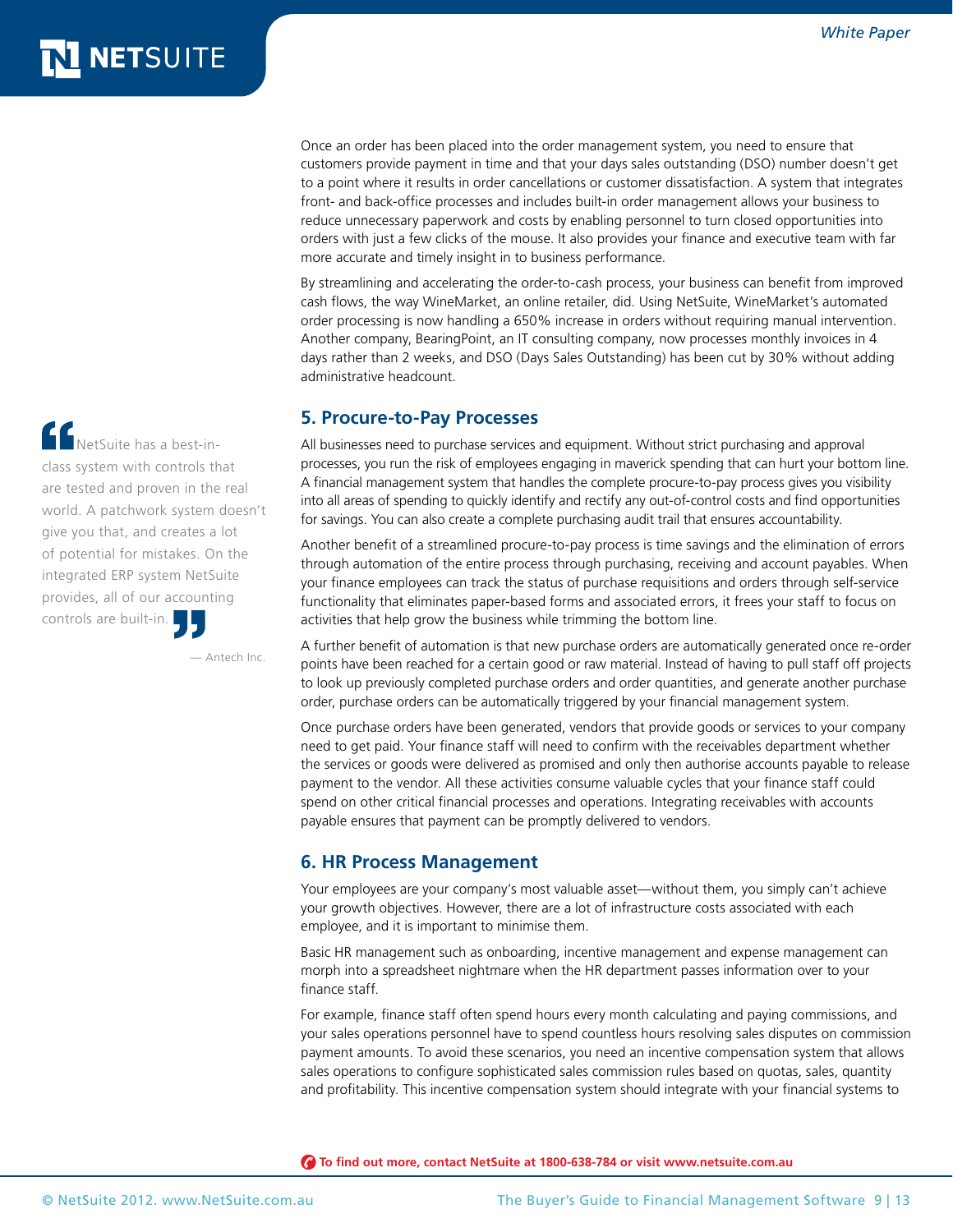**C** With NetSuite, analytical and reporting tools are available instantly, from any Internet-enabled terminal. This lets our executives to manage both big-picture and individual branch performance without waiting for reports or interrupting employees. NetSuite gives us an instant overview of our finances, whether we need it twice a month, every week, or an instant dashboard updates.

> — *Diamond Fleet Management*

**THE NetSuite replaced six legacy** business systems with a fully integrated management system that is delivering accurate, real-time business and financial management information. The implementation was very fast and cost-effective, with reasonably low ongoing management costs as well. We can now take advantage of a multitude of market growth opportunities faster to help us achieve our growth goals.

*— Empired* 

streamline payment processing so that your finance staff can oversee sales incentive programs.

Another way to improve HR processes is to enable employee self-service within your HR management system and integrate it with your accounting system so that all data changes are automatically captured. A system where employees can enter and track timesheets, expense reports, and purchase orders ensures that these processes get completed in a timely manner. Notifications and requests for approvals can be routed automatically to the appropriate managers, and all approvals can instantly be reported to finance. Having this self-service functionality in your finance systems allows your staff to analyse the impact of employee activity on the bottom line, not just move data from spreadsheet to spreadsheet.

### **7. Business Intelligence**

Getting an accurate view of your company's operations can often be a challenge. Data is frequently fragmented and scattered across several systems, and spreadsheets are often out of date, error-prone and hard to maintain. Traditional add-on analytics tools are expensive to implement, and often lack the key business intelligence components and easy access required to make them pervasive.

What are the key business intelligence components that you need for both a holistic and detailed view of business operations? For a broad overview of the performance of your various divisions, you need role-based dashboards that deliver personalised insights tailored to each finance user's need be it the controller, financial planning and analysis managers, analysts or the CFO. These dashboards need to extract data from a single, centralised data repository so that the data is real-time and the "multiple versions of the truth" that your finance staff obtains from disparate spreadsheets are eliminated.

To analyse the performance of your company correctly, you need quantitative metrics and KPIs to evaluate the success or failure of various activities within your company departments. These KPIs enable you to measure performance against benchmarks and goals specific to lines of business, and show key variances and period-on-period trends. Once anomalies have been identified, you should be able to drill down from this summary level to greater detail, all the way to the underlying transaction.

Beyond historical comparisons, the ideal solution will give your finance staffers a real-time view into KPIs and performance metrics that span the full 360 degrees of your operations—across sales, marketing, service and fulfillment—to enable analysis of financial impacts and cross-departmental dynamics. Real-time data, accessible on-demand over the web, delivers actionable insights that improve your ability to rapidly address issues as they arise and capitalise on opportunities. For example, Empired, an IT services company, was able to record 173% increase in half-year earnings in 2012 compared with the previous half year period due to an accelerated growth trajectory resulting from better visibility and delivery of new business opportunities.

### **8. Multi-Company and Global Business Management**

At some point in time, your company may grow across multiple geographies, with multiple subsidiaries and international locations. At that stage, you will have to deal with reporting currency, calculating taxation and meeting different legal and compliance requirements for each division. You'll also need to consolidate financial and business information and gain visibility at the regional and global level.

Handling local taxes poses a challenge for many companies. Your financial management system should readily handle local taxes across subsidiaries through an integrated tax engine that allows for multiple tax schedules for everything from GST to VAT, to consumption tax or general sales tax. The system should also handle country-specific accounting standards and deliver multi-currency management in all financial areas including accounts receivable, accounts payable, payroll, billing, invoicing, order management, forecasting, quota management and commissions.

With global currency exchange rates changing on a daily basis, your financial management system needs to be able to automatically update exchange rates. It needs to enable your finance department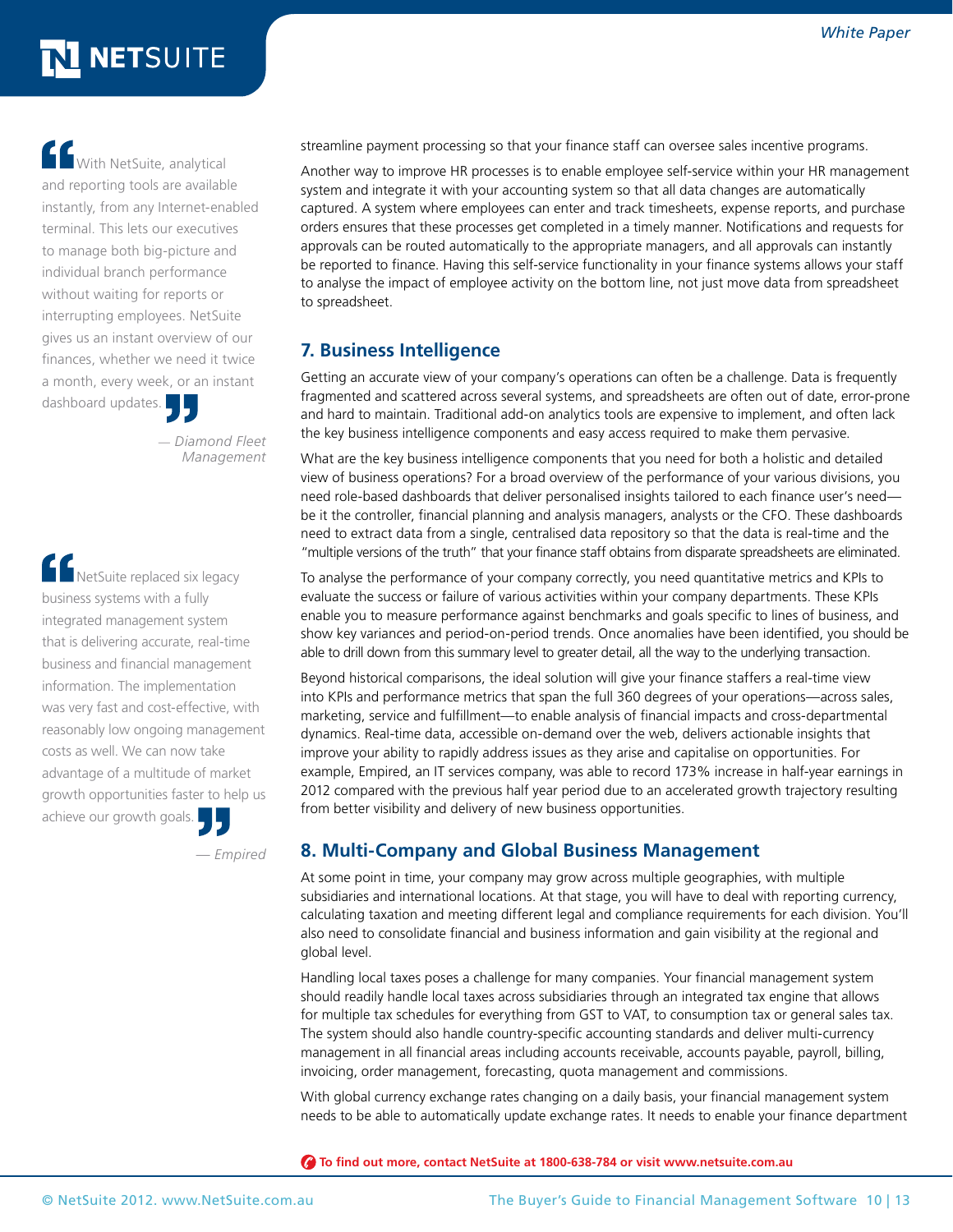**As** rapidly growing fairly complex multinational, multi segment and multi-site business, one of the key reasons we chose NetSuite OneWorld was the combination of its multi-entity consolidation functionality combined with the capability to tailor the system to meet unique business requirements of each individual subsidiary. To be able to roll out this level of sophisticated functionality in only four months is quite exceptional, and really shows the power of NetSuite and the cloud.

*— Knowledge Universe*

NetSuite OneWorld has the multi-company capabilities and Webbased nature that make it ideal for our business requirements. We're far more efficient than we were before. And that's important because if we can do all of our processes better and more cost-effectively, we can pass the savings on to customers.

*— Virgin Money Australia*

to maintain the current local currency conversion rate as well as the historical rates used at the time an order was placed or a commission was paid.

While multi-faceted currency conversion capabilities are an important part of running a global business, consolidation of financials and real-time roll-up is critical to achieving a more rapid financial close, as well as to gaining timely visibility into operations. Your financial management system needs to deliver multi-currency consolidation across accounts receivable, accounts payable, payroll, inventory, billing, invoicing and order fulfilment—from local in-country operations to the regional office to global headquarters. For instance, by deploying NetSuite OneWorld for Knowledge Universe's global operations except its legacy US headquarters, Knowledge Universe was able to reduce ongoing systems cost by 70% while gaining advanced multi-currency consolidation and increased organisational flexibility across six subsidiaries.

The need for intercompany eliminations is important if you have multiple subsidiaries. Many companies do not have a clear intercompany elimination policy and find themselves struggling with currency, accounting and tax implications. You need to properly revalue foreign currency intercompany assets and liabilities and set currency conversion rates before performing the intercompany eliminations. To do this, your financial management system needs to have local entity and inter-entity reporting, automated management of revenue recognition, tight internal controls, easy-to-follow audit trails and multi-national compliance capabilities.

### **9. Adaptability to Specific Business Models**

Your financial processes need to be robust, auditable and as automated as possible to maximise efficiency and provide detailed visibility into your company operations. In re-engineering your processes to meet these goals, you need to be sure that your financial management system is flexible. When your company tries to enter new industry verticals or expand to new sales channels or markets, your financial management systems need to be agile enough to adapt to these new business models.

Your financial management system should be able to address needs of your unique industry and business model. In industries such as manufacturing, for example, you will want to integrate your financials with your suppliers' manufacturing processes to reduce lag between your customers' demands and your ability to plan your manufacturing resources. When dealing with wholesale and distribution companies, one way to improve your cash flows is to shorten your days sales outstanding (DSO) with automated billing and collections management. In the software sector, because of the intangible nature of the assets involved, you may need detailed amortisation schedules to depreciate these assets appropriately. These examples are only a sampling of the several cases you may encounter with specific industries.

In addition to industry-specific capabilities, the system should have built-in configurability, ease of customisation and flexible workflow management to align with your unique business processes. The workflow engine must be able to rapidly edit the actions and rules that impact a particular financial process and be able to specify conditions for workflow transitions to help with back-office automation. In fact, workflow handling can be a major part of process improvement—in the case of Red Hare, a consumer electronics company, the time spent on end-of-quarter financial reconciliation dropped from 50 hours to four minutes with NetSuite. The financial management system should also contain graphical customisation components so that your staff can more easily and rapidly create customisations and custom objects by simply selecting various logic elements.

### **10. Project Accounting and Contracts Management**

For companies with professional services organisations and services businesses, project-based accounting and billing is one of the most important and complex areas for finance staff to tackle. Your staff needs to be in constant contact with the appropriate business units in your company to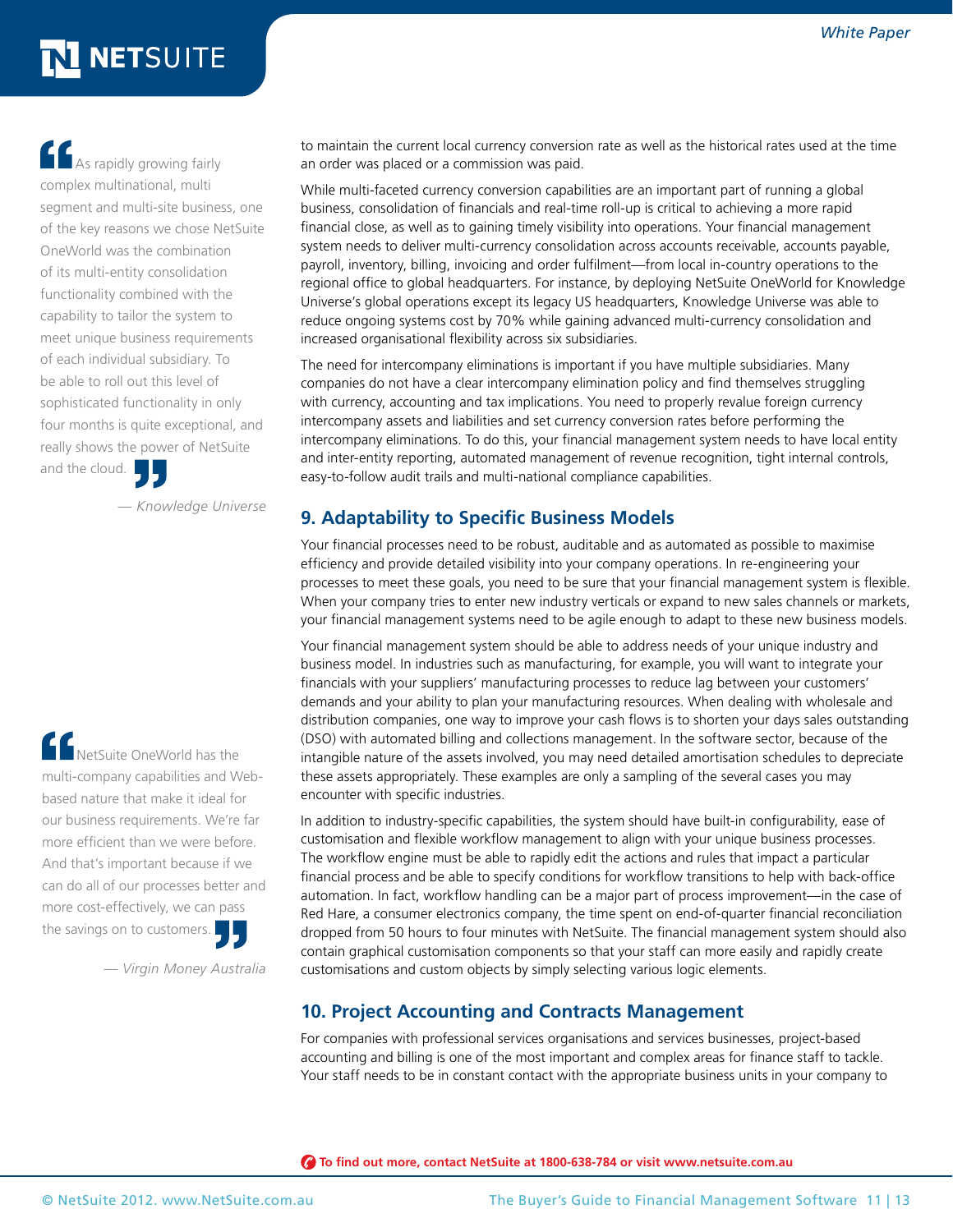In one morning I deployed our four West Australia sites, on my own, remotely from Sydney. I don't know of any other system you can do that with. Using NetSuite has allowed us to concentrate on what's important, secure in the knowledge that NetSuite has created a strong and reliable system that minimises any input we need to have into that side of the operation.

*— Tree of Life*

 Our previous system was simply not fast enough for our people to be as proactive as we needed them to be. NetSuite provides the functionality and flexibility we needed, and a single version of the truth, with a reduced initial cost outlay.

*— ABS-CBN Global*

 When you're an IT consultant your customers expect you to have an exemplary in-house system and ours was anything but. NetSuite gave us a way to streamline our internal processes and automate functions that had been performed manually, so we will be prepared for growth and expansion.

*— SQL\*Wizard*

ensure that project deliverables have indeed been completed and that payment can be recognised, collected and released to the contractor. Coordination with accounts payable for payment processing also needs to be performed with detailed line items of the various deliverables the contractor has provided at each stage. The situation gets more complicated when multiple contractors are involved and can take up even more of your finance staff's valuable time.

When the project-to-bill process is integrated with the finance and accounting systems, stakeholders have complete real-time visibility into the relevant aspects of the project and no longer must spend time retrieving this information from other groups. Best-in-class financial management systems can automatically calculate the appropriate proportions of payments to be made at each stage of the project to all parties involved. This reduces the amount of time your finance staff needs to work on complex payment calculations so that they can focus on activities such as analysing project costs to determine areas where money can be saved for future projects.

Robust project-based billing capabilities serve as a threshold for complex contracts management. Many companies suffer revenue leakage and customer churn because they rely on cumbersome, inefficient and sluggish manual processes to manage contracts. The many spreadsheets and organisational handoffs involved introduce costly errors and project delays, and rob companies of the opportunity to capitalise on the full potential of their contract-based business. In many cases, companies leave money on the table because they cannot respond quickly enough to expiring customer relationships. For instance, BearingPoint uses NetSuite's profiles database and reporting tools to help identify consultants for new and projected client engagements. Resource utilisation and profitability, as well as management confidence, have increased because of sales-pipeline visibility and improved reporting quality.

One of the many issues around contracts management is managing the multiple transactions that typically occur with a customer over the course of a year. Some of these may be one-time transactions, while others are annual contract renewals for new users, product and module licences, or support and maintenance entitlements. A good financial management system simplifies this process for both you and your customer by allowing the co-termination of multiple transactions into a single contract with a single renewal. At the same time, multi-contract support provides for additional flexibility when it may not be appropriate to co-terminate all items under a single contract. This streamlined approach helps ensure maximum revenue during the renewal process.

Uplift and discounting are critical aspects of the contract management process. As you renew a customer, you may increase pricing based on a pre-defined price book, a standard across-theboard increase, or you might increase pricing for only some of your customers. Similarly, you may extend discounts to select customers. It's important that you have the flexibility to implement and customise uplifts and discounts across any range of customers. However, managing this process with spreadsheets introduces the risk of error, lost revenue and customer dissatisfaction. It's essential that your financial management system supply features that enable uplifts to be managed across the board or on a customer or contract basis, while supporting granular discounting down to the individual transaction level.

### **Conclusion**

A strong financial management system is critical to running your operations profitably. You need to have real-time insights into numerous financial metrics such as profitability ratios, inventory margins, liabilities, fixed assets and taxes. An integrated financial management system that brings together your order-to-cash and procure-to-pay processes provides you with great business visibility while allowing your staff to perform their jobs much quicker. An adaptable financial management system with rich business planning, comprehensive system integration, strong multi-country and multi-company capabilities, and solid real-time reporting that operates in the cloud will position you for the next stage of growth.